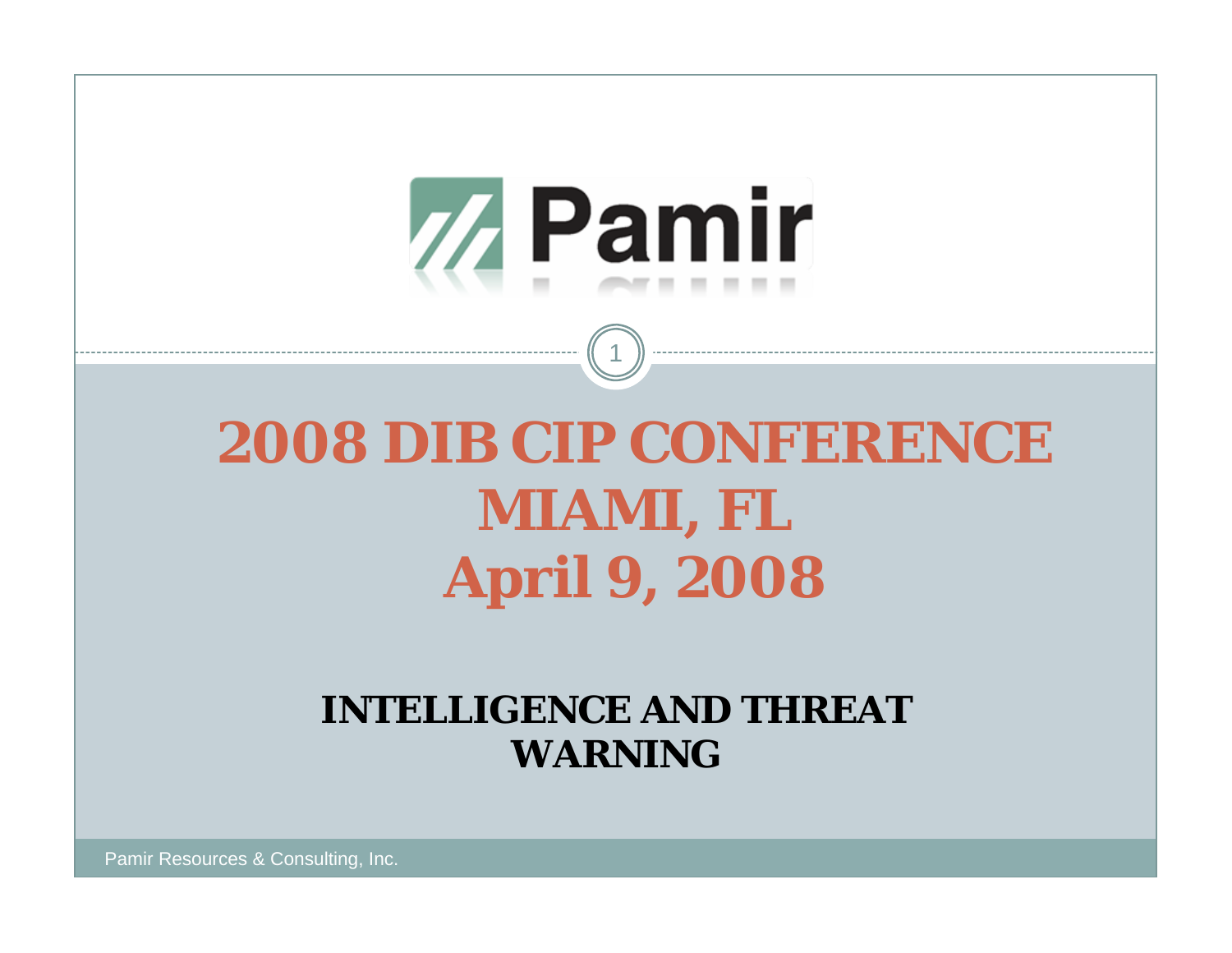# "THE THREAT IS CORPORATE AMERICA"

2

#### **IT IS ASYMMETRIC WARFARE**

Pamir Resources & Consulting, Inc.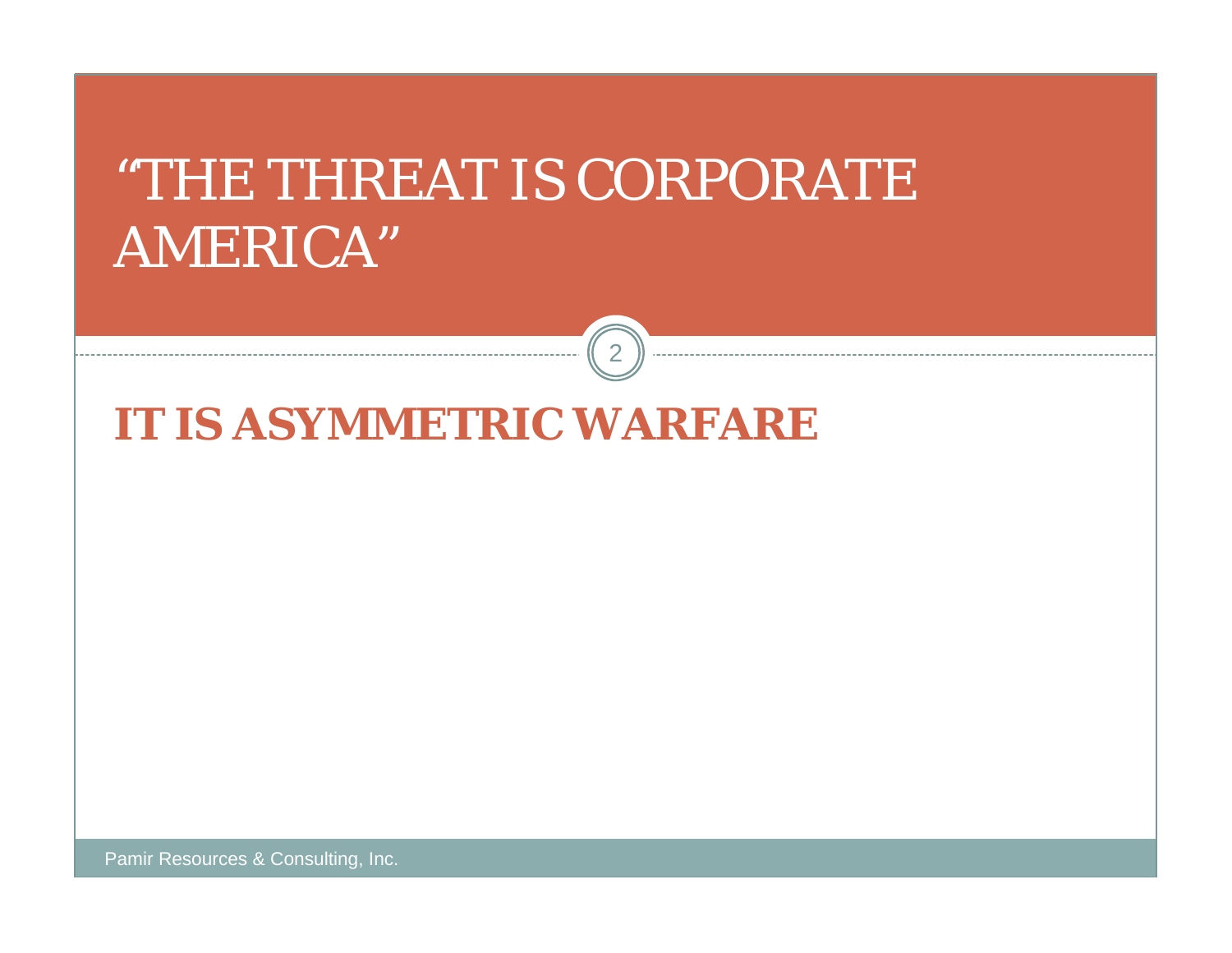#### **Annual Report to Congress: Foreign Economic Collection and Industrial Espionage**

- "Entities from 108 countries were involved in collection efforts against sensitive and protected US technologies in FY 2005"
	- { Office of the National Counterintelligence Executive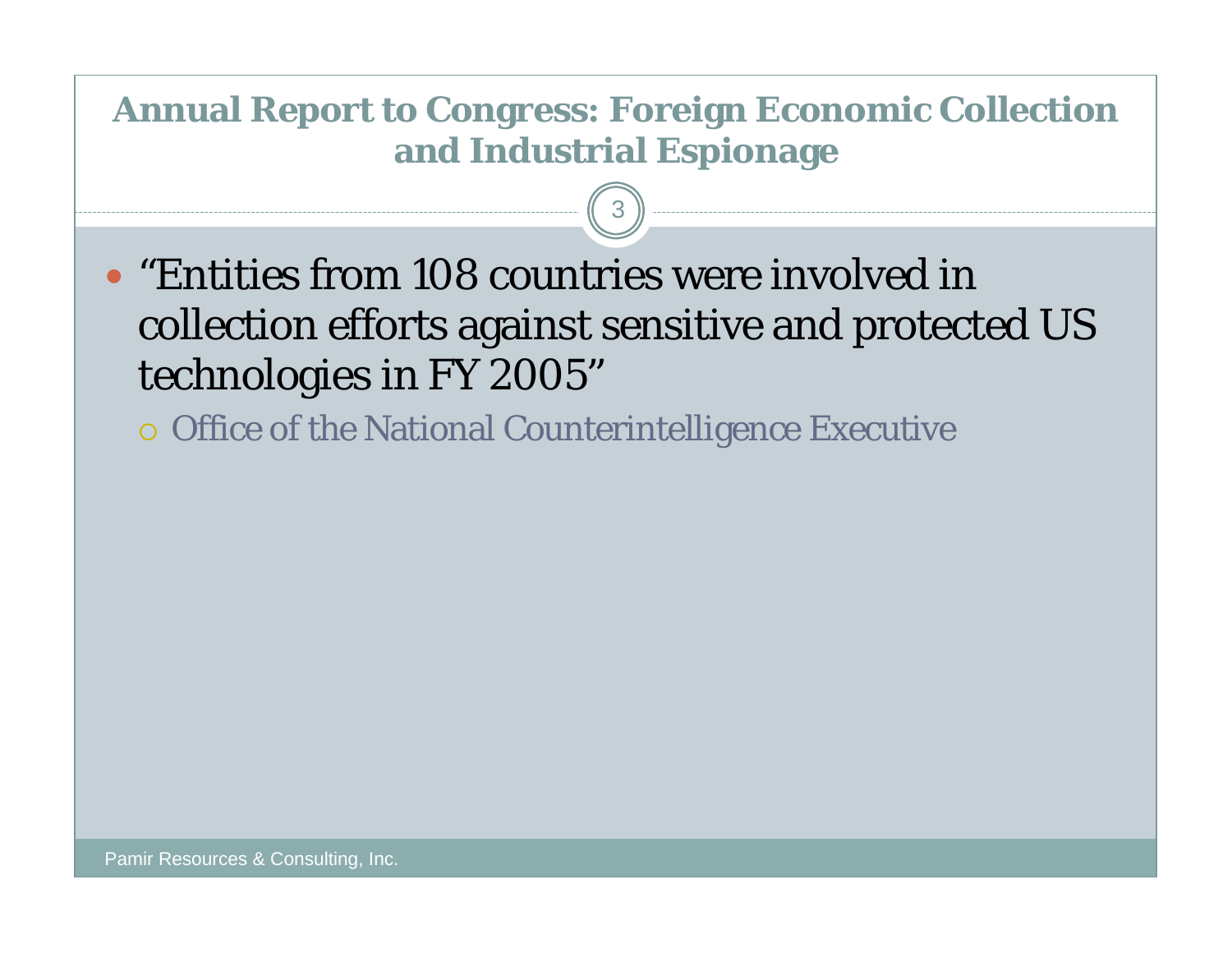# **According to the FBI:**

4

Foreign entities most responsible for Economic Espionage investigations within the US:

- $\bullet$  1. China
- $\bullet$  2. India
- 3. France
- 4. Russia
- 5. Israel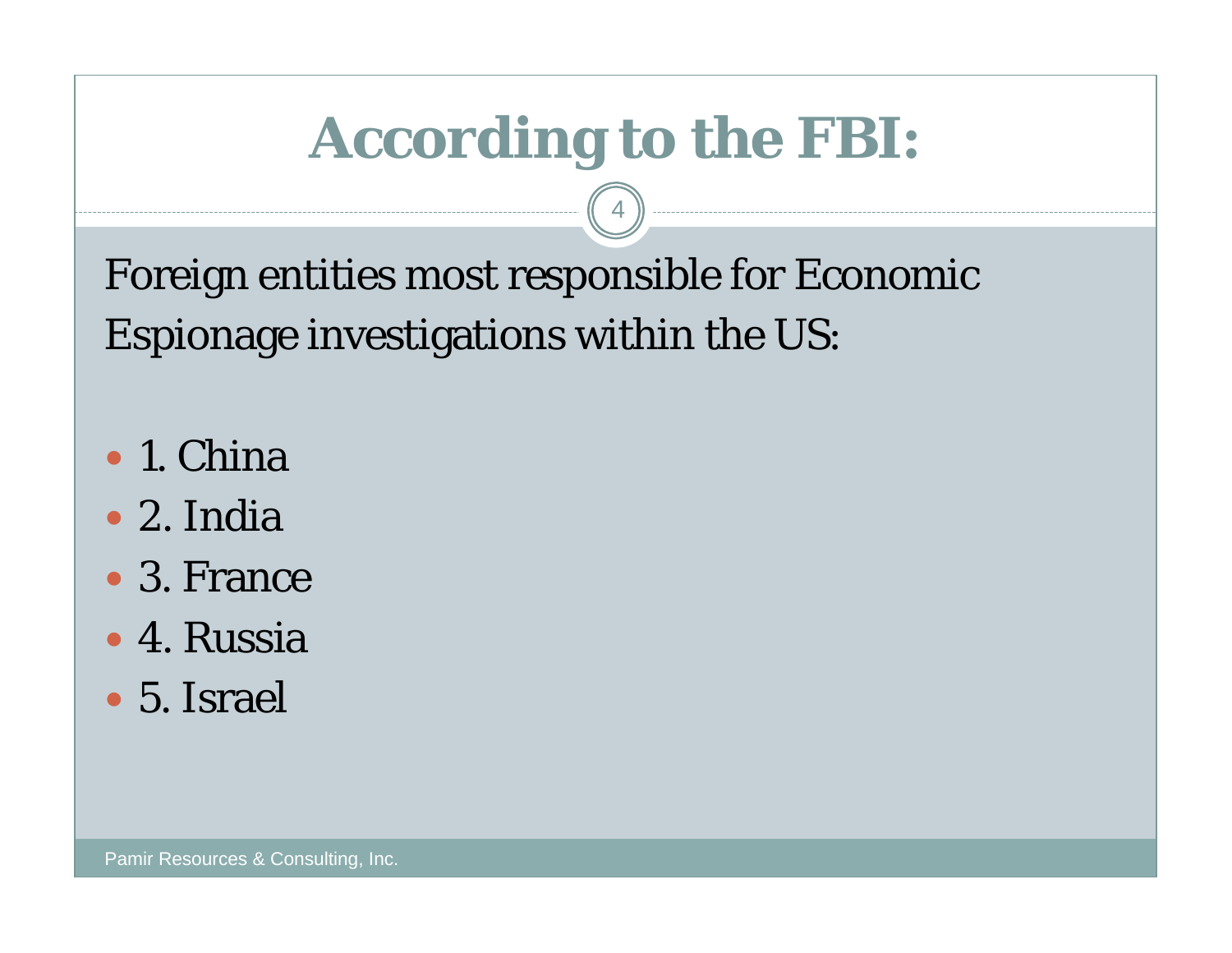## **The FBI's Top Five**

- These countries are allowed to utilize their intelligence services to support commercial gain within their own country.
- All in the name of national security and economic gain.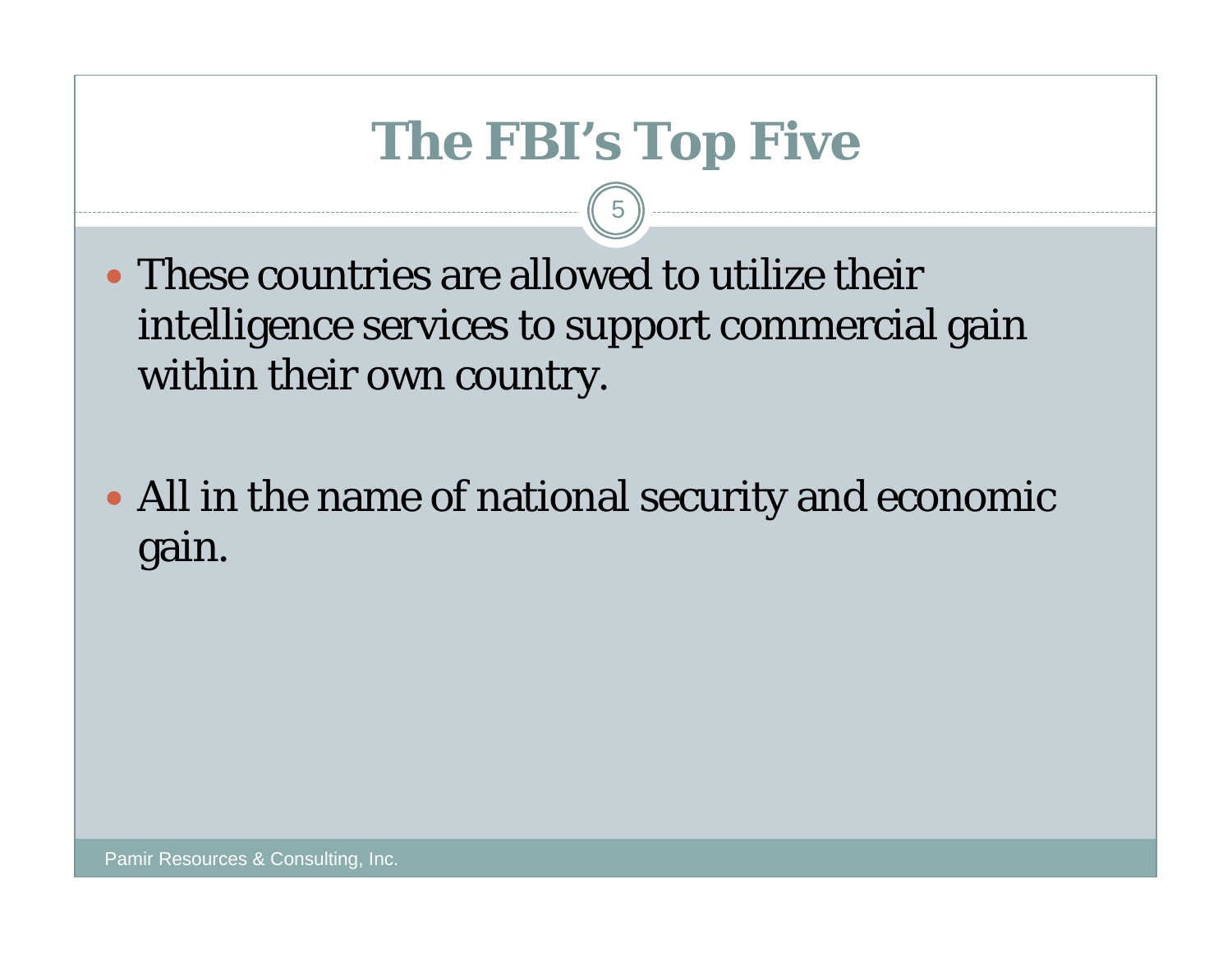## **SOLUTIONS**

6

• "American organizations must begin policing their operations more aggressively today to prevent valuable data from being stolen"

{ Info World Magazine 9/14/07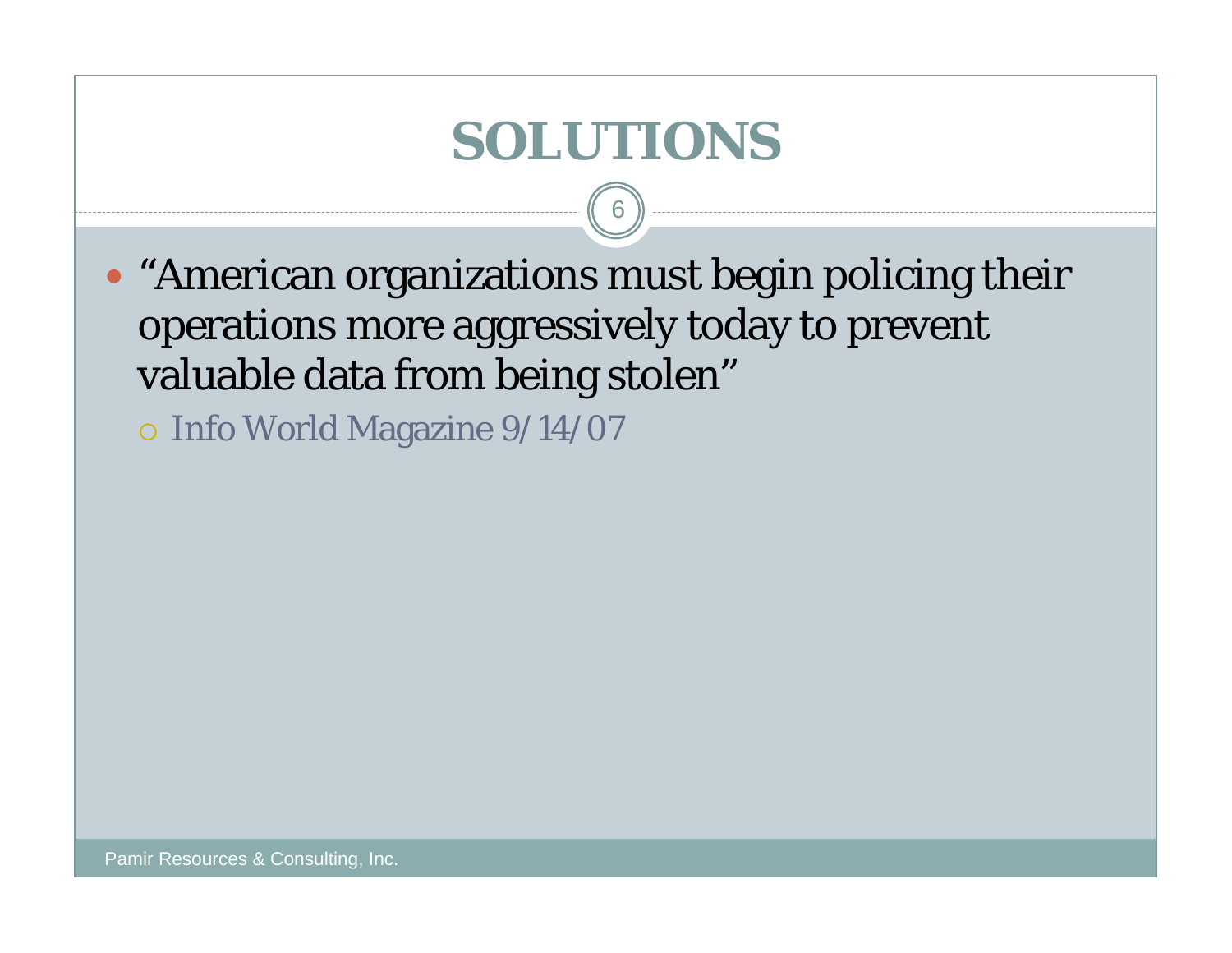## **FBI's DOMAIN PROGRAM**

- Tasked to protect US companies sensitive information and technologies
- Corporate America is part of US national security
- Partner FBI with corporate America to identify what is at risk
- Develop plan to protect it
- Build relationships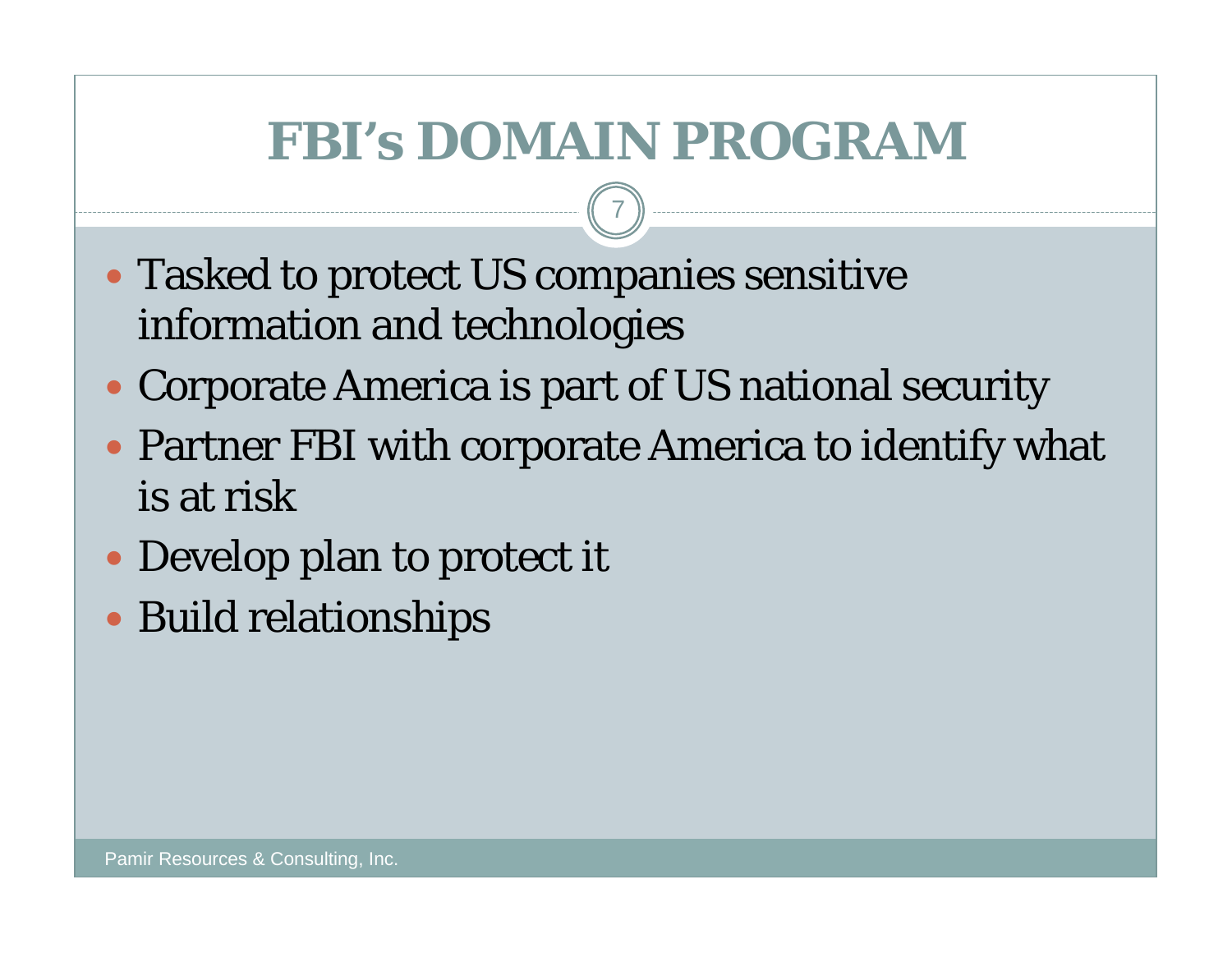### **FBI'S DOMAIN PROGRAM**

- Business Alliance
- Academic Alliance
- Protect technology while in the R&D stages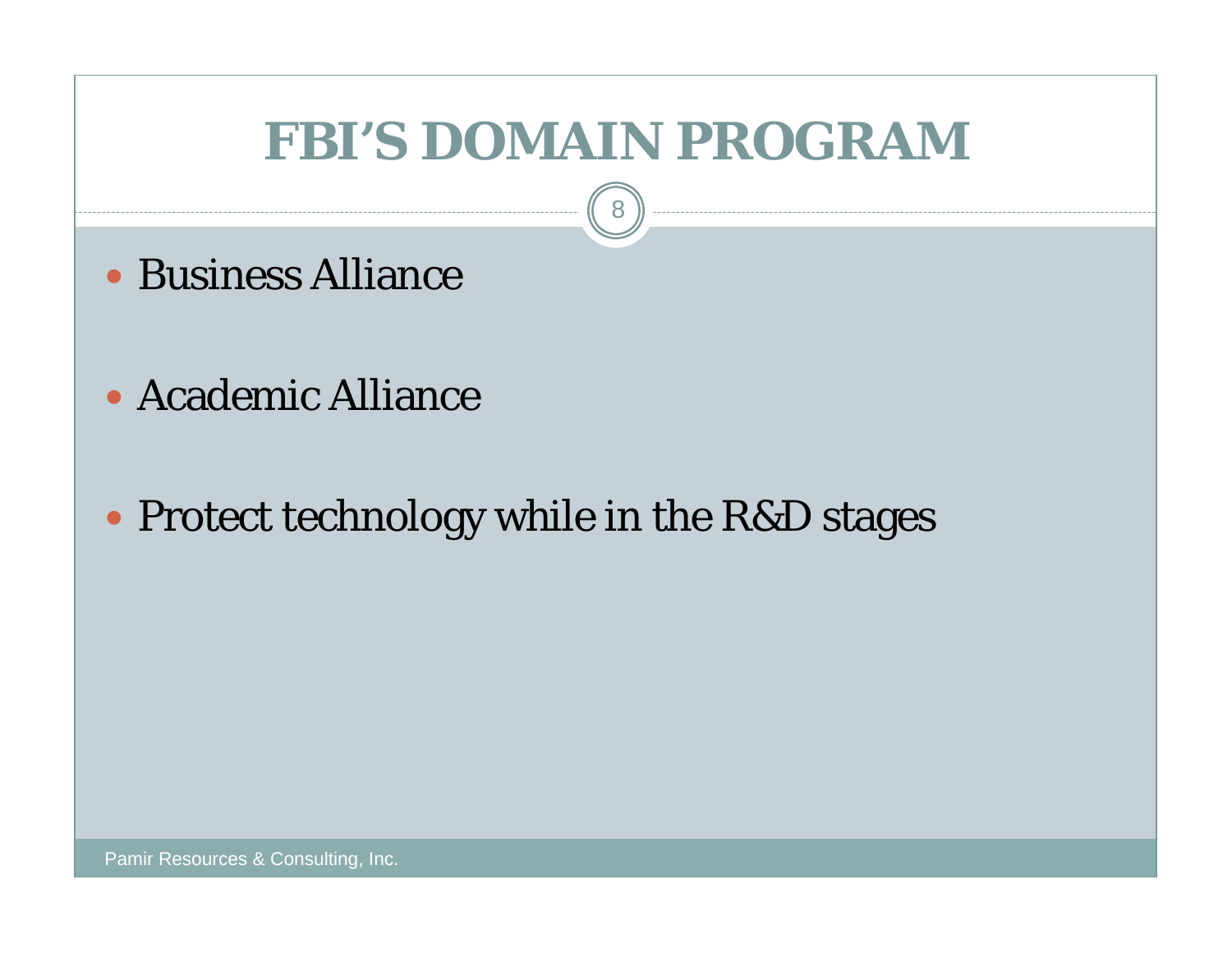## **GLOBAL INNOVATION DATASET**

- Technology monitoring developed by Pamir and its partner
- Identified US technologies that were proliferated by foreign entities
- Looks at patent information within 120 countries
- Prevention tool against Insider Threat as well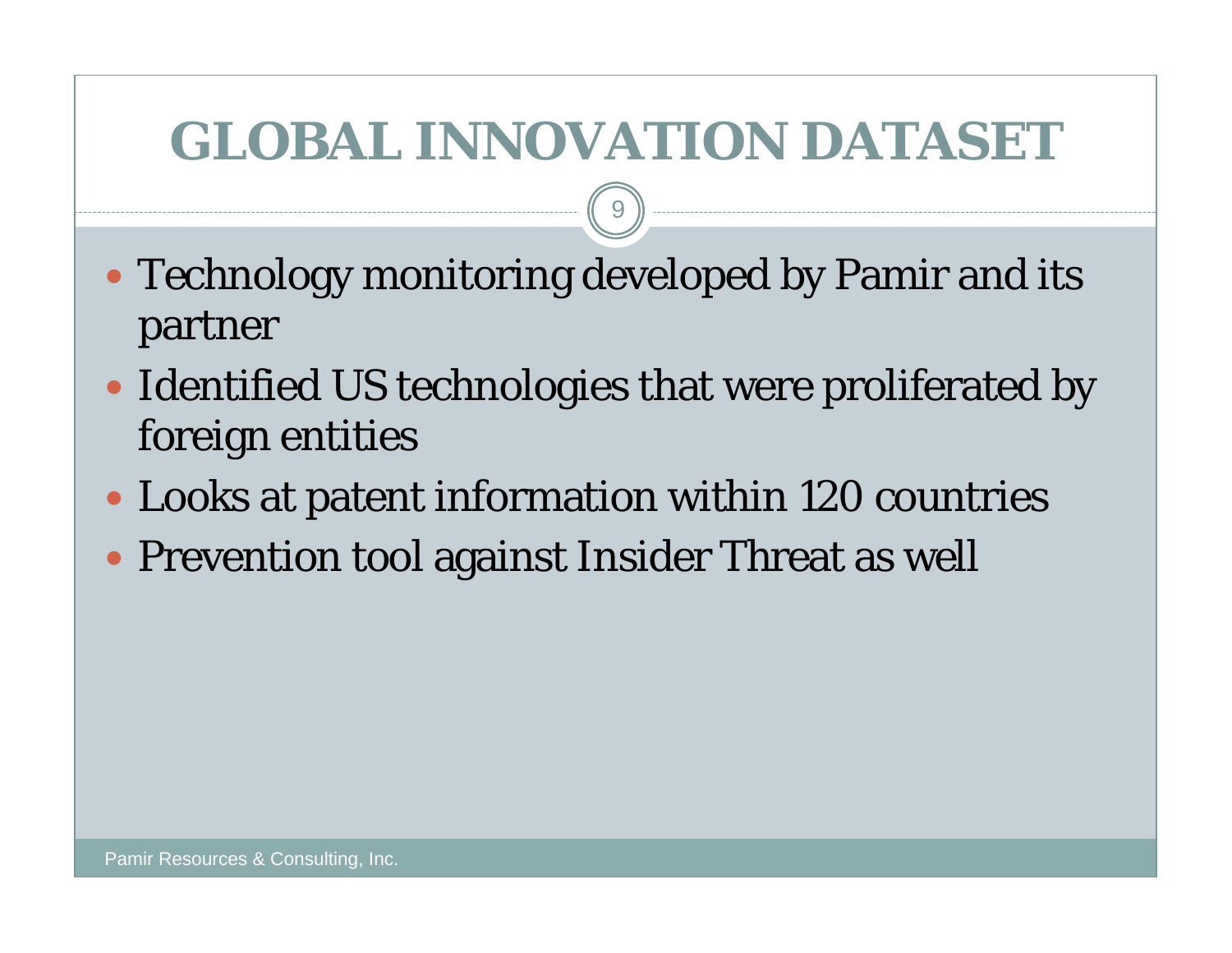### **PREVENTION PROGRAM**

- From pre-employment to post-employment
- Proper prevention can diminish loss of technology, number of investigations
- Cannot just react, need to prevent
- (Request of DoJ)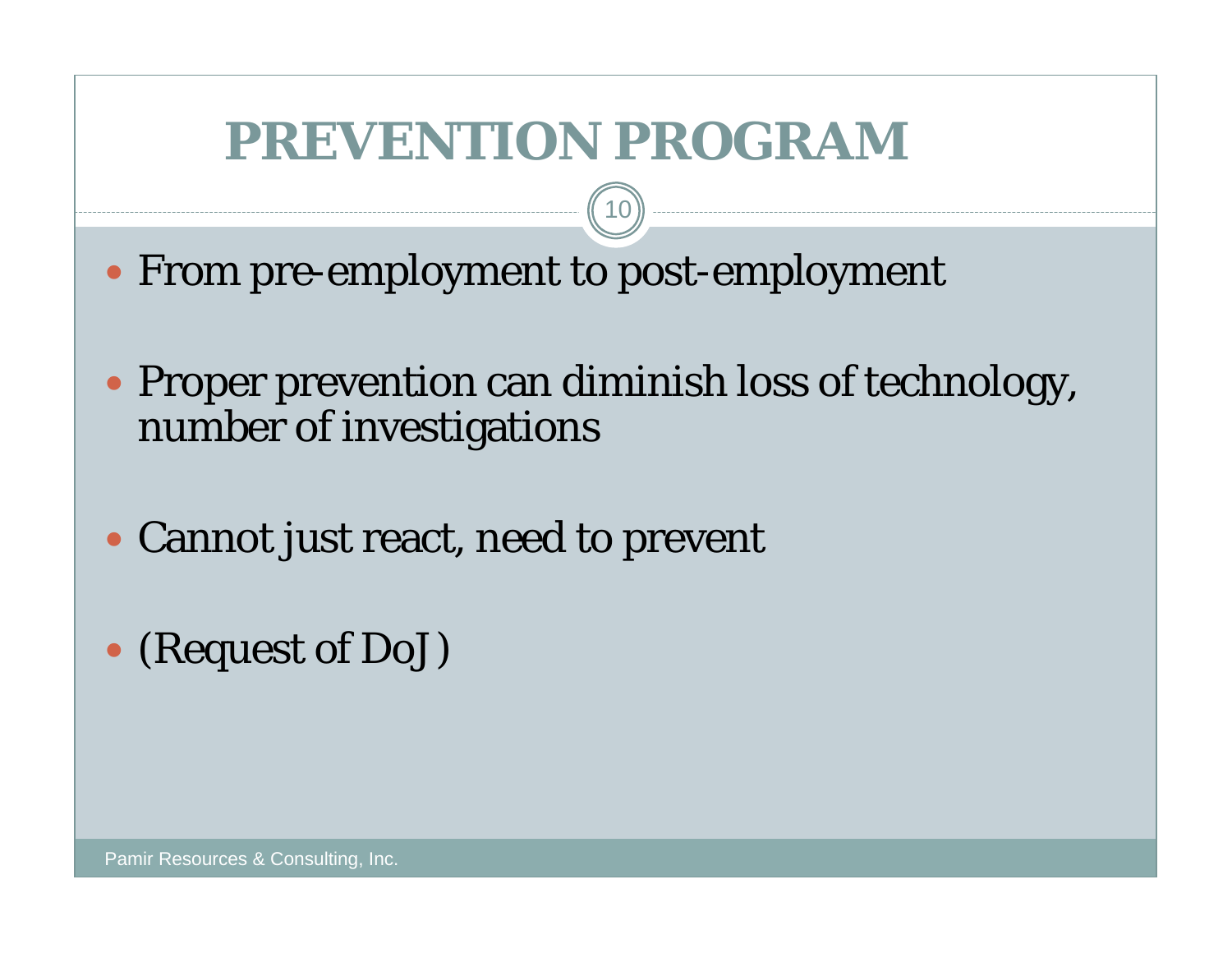11

**The importance of conducting proper Due Diligence (DD) in an emerging overseas market prior to conducting business overseas cannot be overstated**

• The need to conduct DD as you continue to conduct business in foreign markets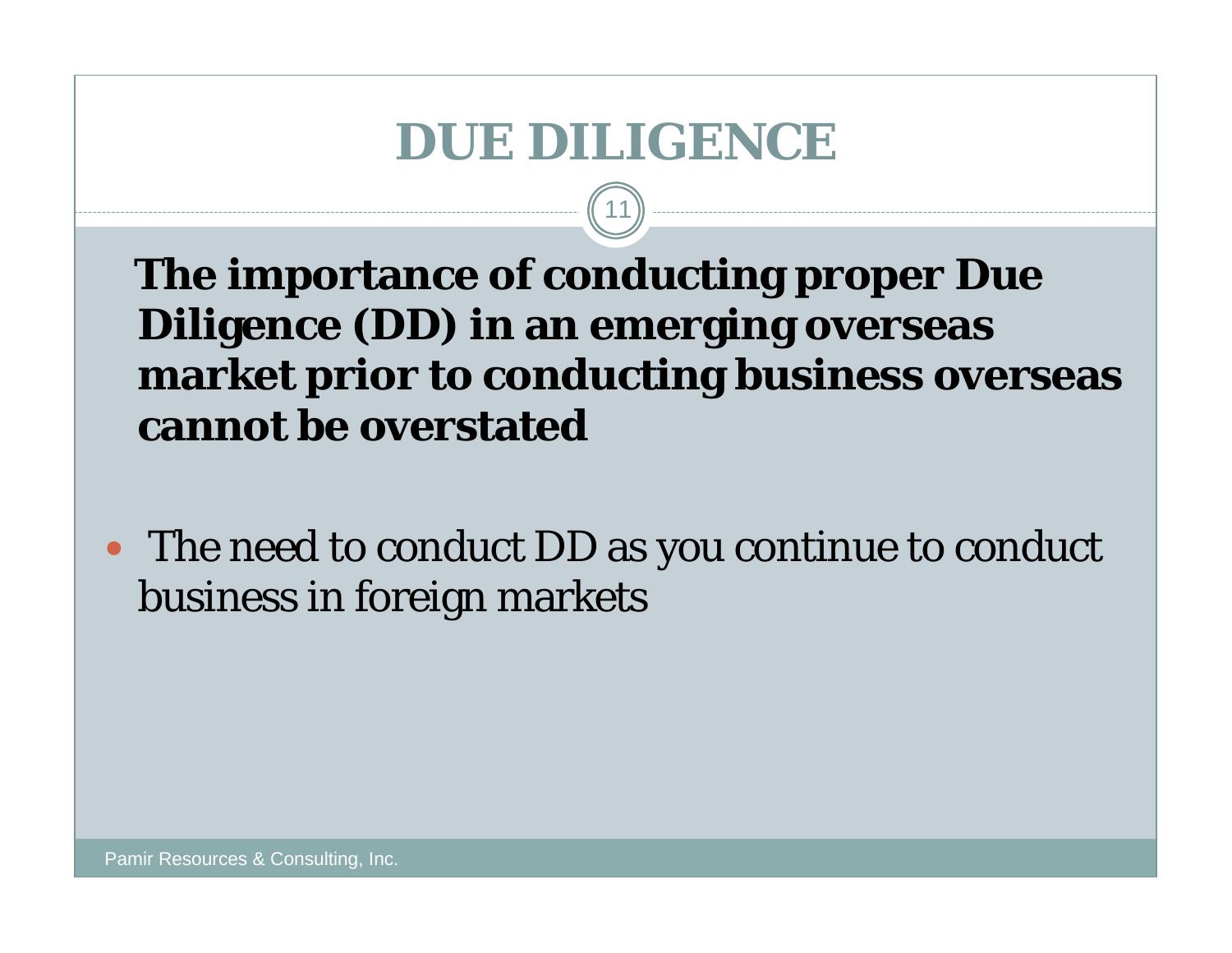- A Due Diligence (DD) in an emerging market should include:
	- **O Company profile**
	- { Annual inspection
	- { Any modification on Registration
	- **O** Ownership
	- **o** Shareholders
	- **o** Executives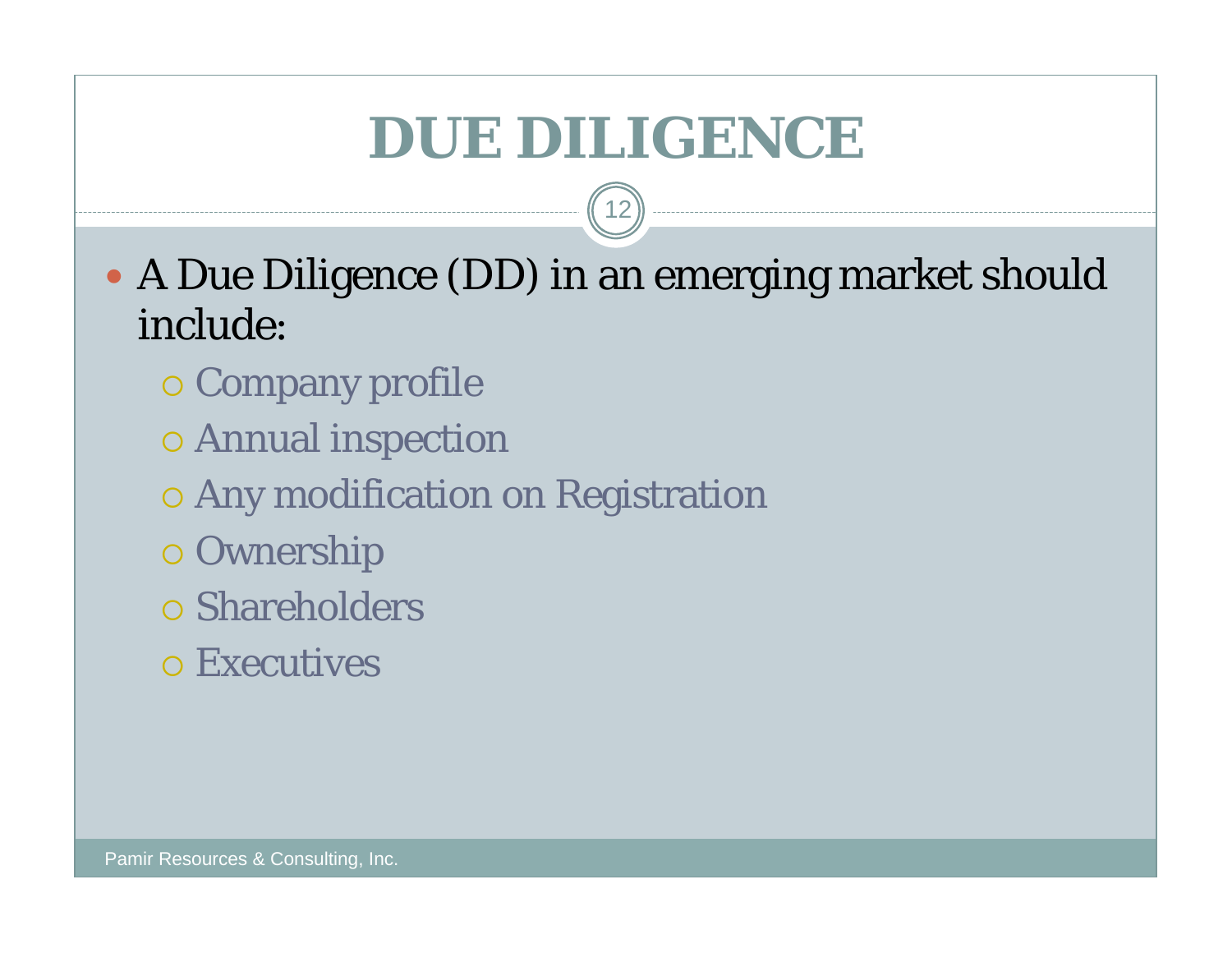- Investment/Affiliated enterprises
- Banking information
- Loan information
- Balance sheet
- Financial analysis
- Main operation and products
- Suppliers/customers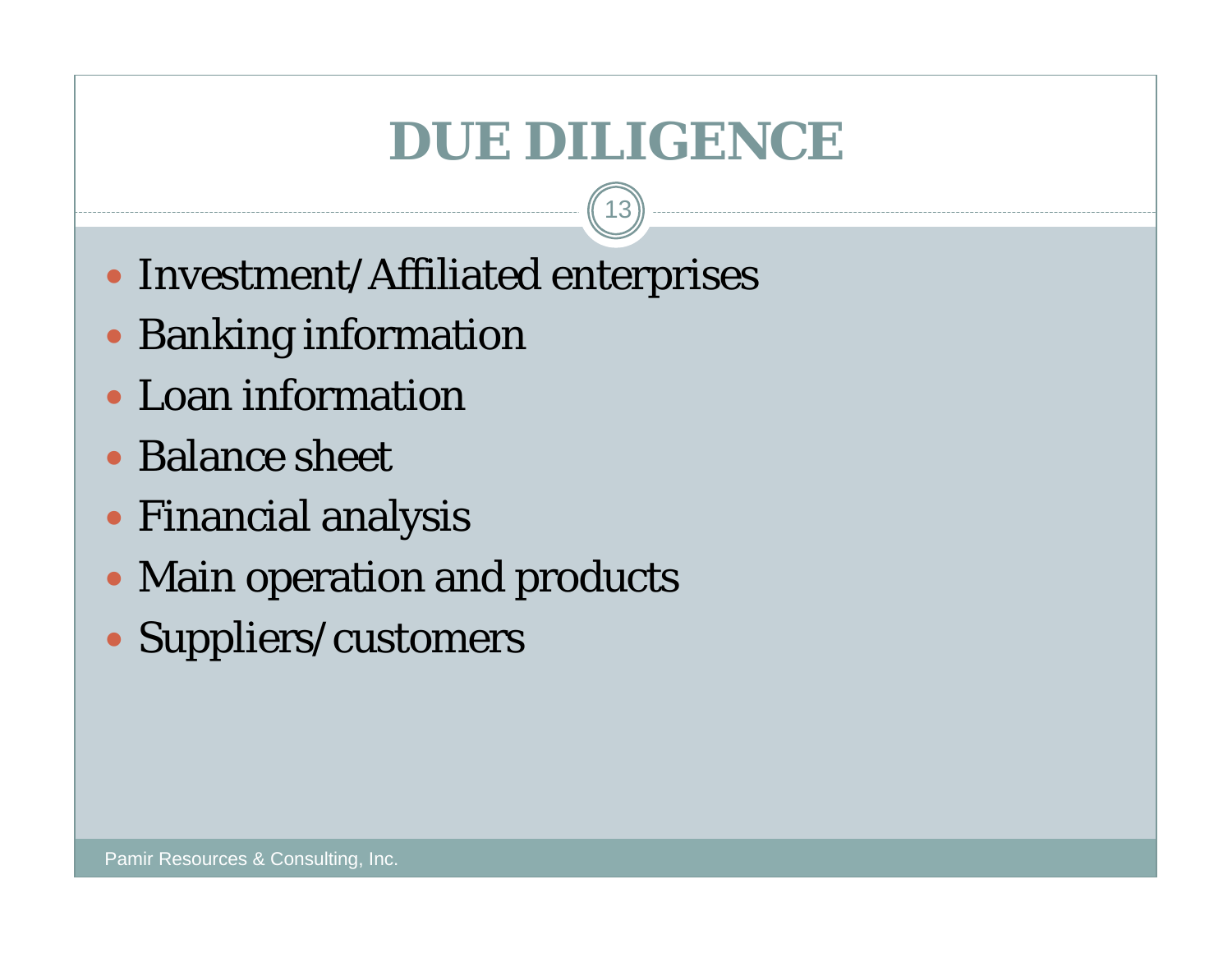- Criminal record (national police checks not possible in India)
- Intelligence or military affiliation
- Political or Party affiliation
- China specific: a China context analysis of what it all means
- CAUTION: Be careful to what DD vendors claim regarding the extent of their capabilities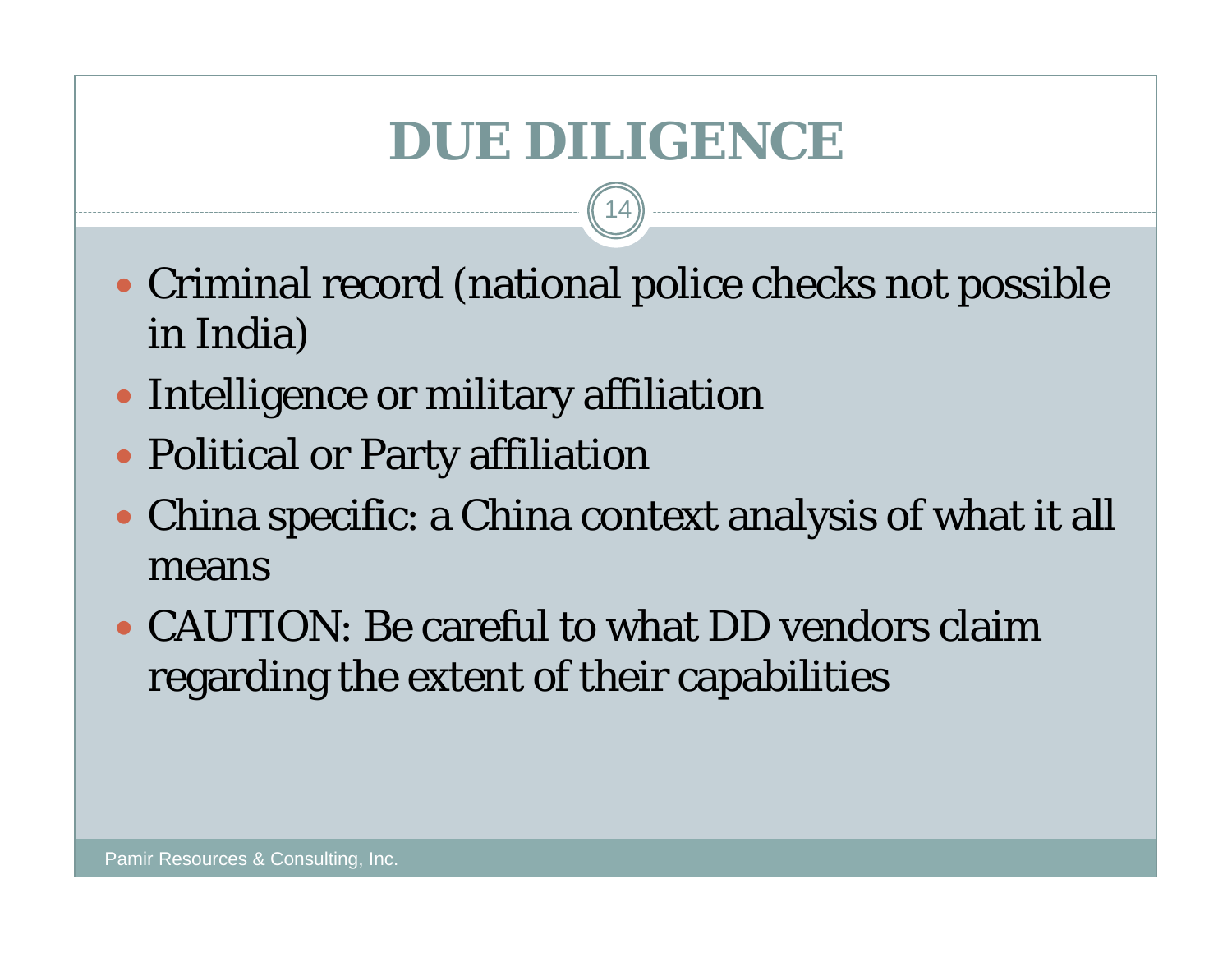#### **CI AWARENESS PROGRAM**

- Need to establish a counterintelligence awareness program that reaches all employees
- Need force multipliers (eyes/ears)
- Need sources
- Need to instill in employees that CI awareness is everyone's responsibility
- How to report and to whom
- Cyber responsibility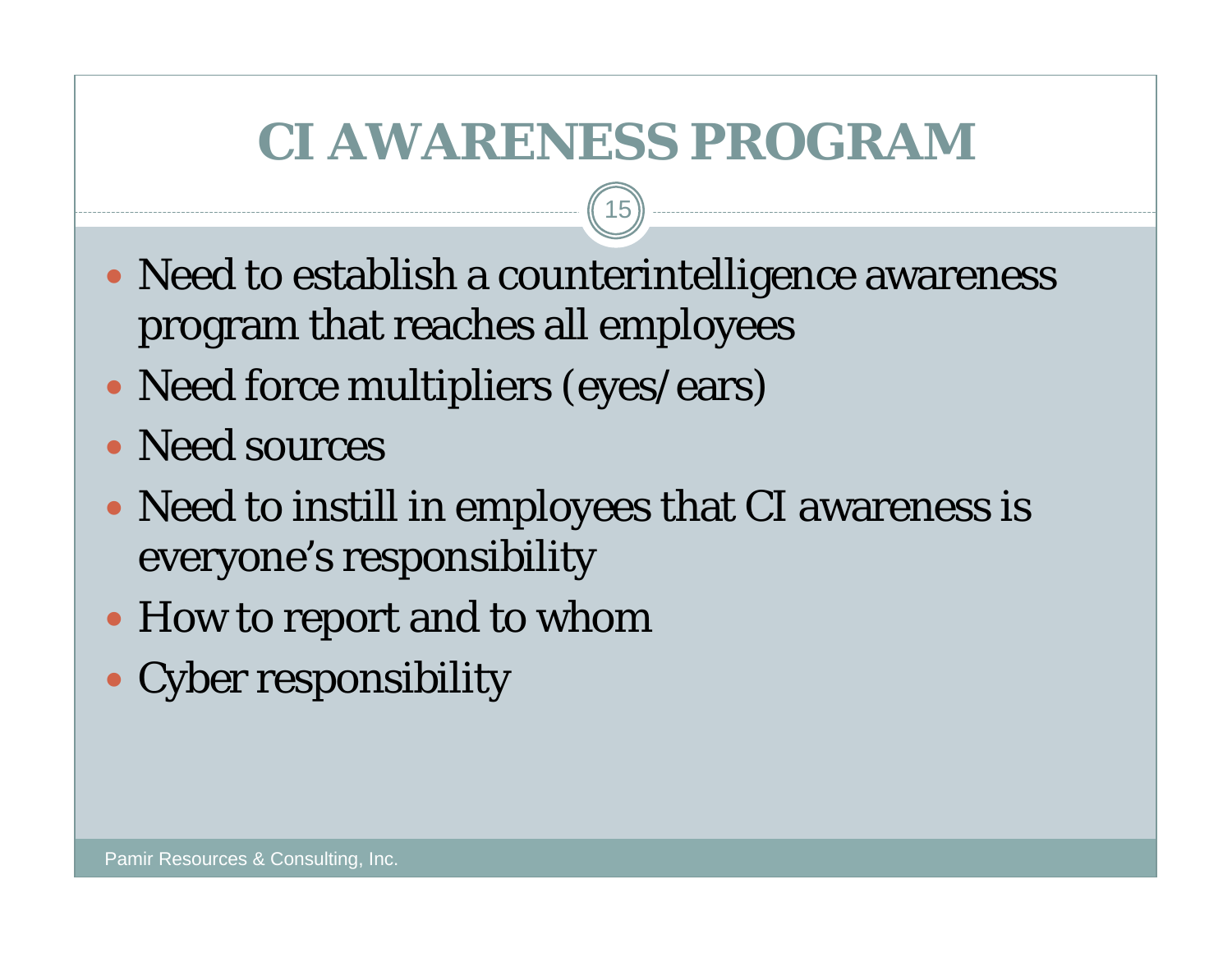## **INVESTIGATIONS**

- When prevention and monitoring are not enough of a deterrent
- Prosecution becomes a priority because of what is at stake
- CHI Mak case
- DOJ Task Forces
- Force multipliers
- Build relationships